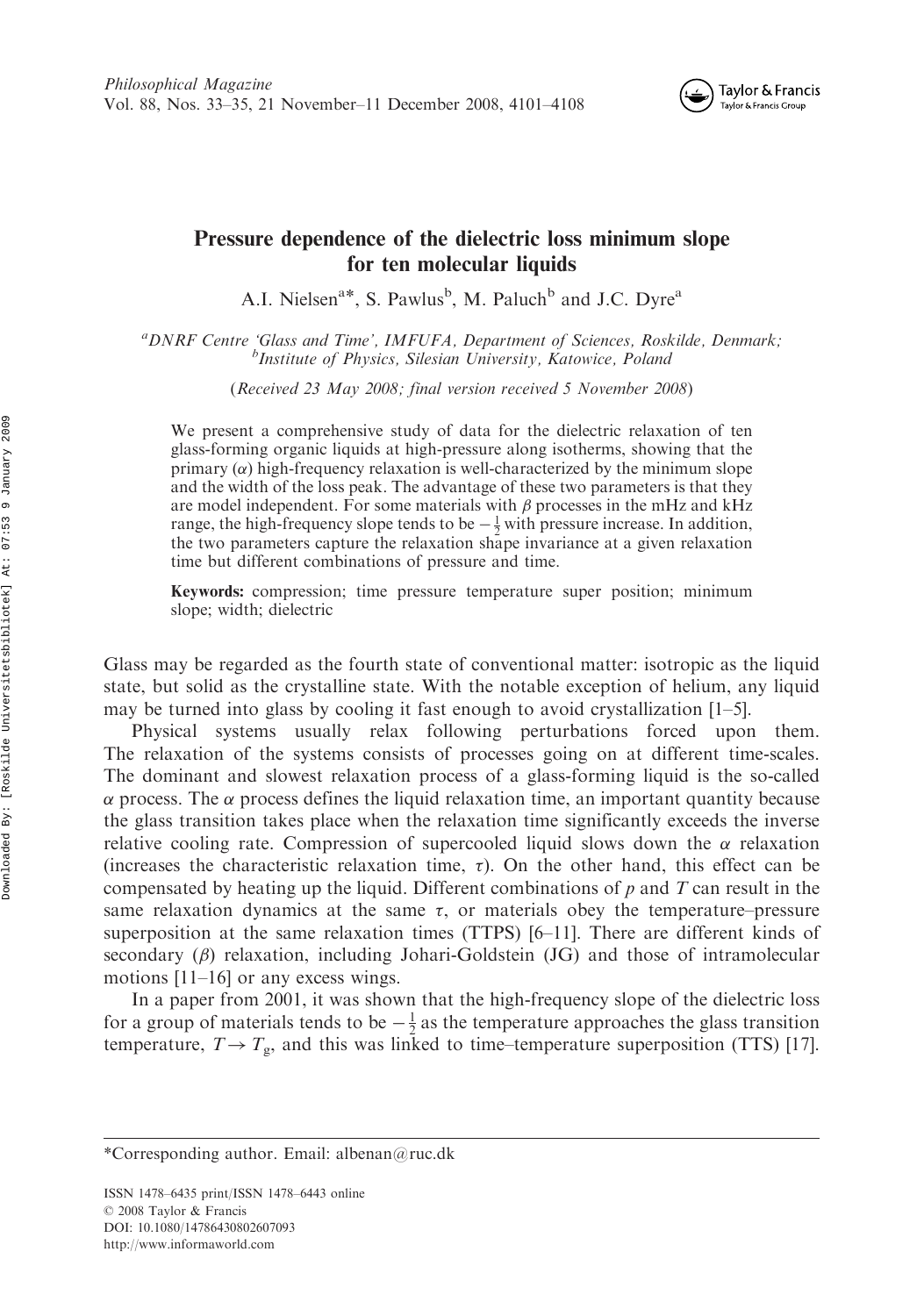But a general prevalence of  $-0.5$  for the slope has been found in highly viscous liquids, no matter whether TTS is obeyed [18]. In those papers, the dielectric scans were taken at ambient pressure. In the following, we investigate whether this result holds for dielectric frequency scans for ten liquids along isotherms with increasing pressure ( $p \rightarrow p_g$ ), and if the model-independent shape quantities, *minimum slope* and *half loss peak width*, capture TTPS. The minimum slope, of course, may well be affected by secondary processes, well expressed in the experimental frequency window as well as the underlying low-frequency  $\beta$  relaxation (or an excess wing), but no attempt is made to compensate for these effects. The point is that the minimum slope is an objective shape parameter.

We have measured the dielectric loss,  $\varepsilon''$ , as a function of frequency for a number of organic glass formers slightly below the glass transition pressure. In order to avoid bias, data were selected prior to their analysis. A model-independent data analysis was performed; i.e. without fitting data to any of the standard functions (stretched exponential, Havriliak-Negami, Cole-Cole, Cole-Davidson, etc.). Thus, there is no need to distinguish between liquids with and without clearly resolved secondary  $(\beta)$  processes. Very accurate data are required in order to obtain reliable slopes by numerical differentiation. The selection criteria were low noise, well-defined loss peak, and sufficient length of the high-frequency part of the dissipation in order to find the minimum slope. In order to avoid bias, data were selected prior to analysis. The data analysis was automated as far as possible via Matlab programs [18].

Moreover, following the philosophy of making as direct and unbiased data analysis as possible, no attempt was made to subtract possible contributions from DC conductivity. Of course, if the conductivity overruled the primary relaxation, then the particular scan was excluded from the analysis. In order to avoid the influence of the conductivity, a frequency scan was discarded if one of the following points was not fulfilled: the lowfrequency slope is 1 (within the measure noise); or TTS around the loss peak is obeyed (of course, in a range where  $\beta$  relaxation does not interfere).<sup>1</sup>

The chemicals are chlorinated biphenyl (CBP, Aroclor [16]), 1,1'-bis(p-methoxyphenyl) cyclohexane (BMMPC, [19]), Di-iso-butyl phthalate (DisoBP, [20]), di-propylene glycol (DPG, [21]), tri-propylene glycol (TPG, [10]), diglycidyl ether of bisphenol-A (EPON828, [21]), propylene carbonate (PC, [8]), phenolphthalein-dimethylether (PDE [23]), tetramethyltetra-phenyltrisiloxane (DC704, this work, Dow Corning 704 $\textdegree$  diffusion pump fluid), perhydroisoquinoline (decahydroisoquinoline, PHIQ, this work, 99%, Aldrich, Figure 1b). DC704 is represented in Figure 1a with three isotherms  $T = 253 \text{ K}$ ,  $p \in [6; 2460]$  bar,  $T = 263$  K,  $p \in [1333; 2404]$  bar and  $T = 283$  K,  $p \in [2559; 2404]$  bar, and PHIQ with two isotherms in Figure 1b,  $T = 232$  K,  $p \in [0; 1000]$  bar and  $T = 293$  K,  $p \in [3375; 17500]$  bar. The measurements were carried out on the set-up described in [24,25]. The pressure-transmitting liquid was a silicon oil. The measure cell consisted of a capacitor – two parallel parts of the steel cylinder, separated by Teflon stripes and kept together by two Teflon rings – placed into a tightly closed Teflon container filled up with the sample liquid. $^{2}$ 

The low-frequency (long-time) properties of the  $\alpha$  process are fairly trivial; the vast majority of glass-forming liquids here exhibit what corresponds to a cut-off in the relaxation time distribution function at long-times [25–27]. Focusing on the short-time (high-frequency) relaxation properties, at each temperature and pressure we identified the minimum slope in the standard log-log plot,  $\alpha_{\min} \equiv \min (d \log \varepsilon''/d \log f) < 0$ , where f is the frequency and log is the base-10 logarithm (see Figure 2a). This identifies the inflection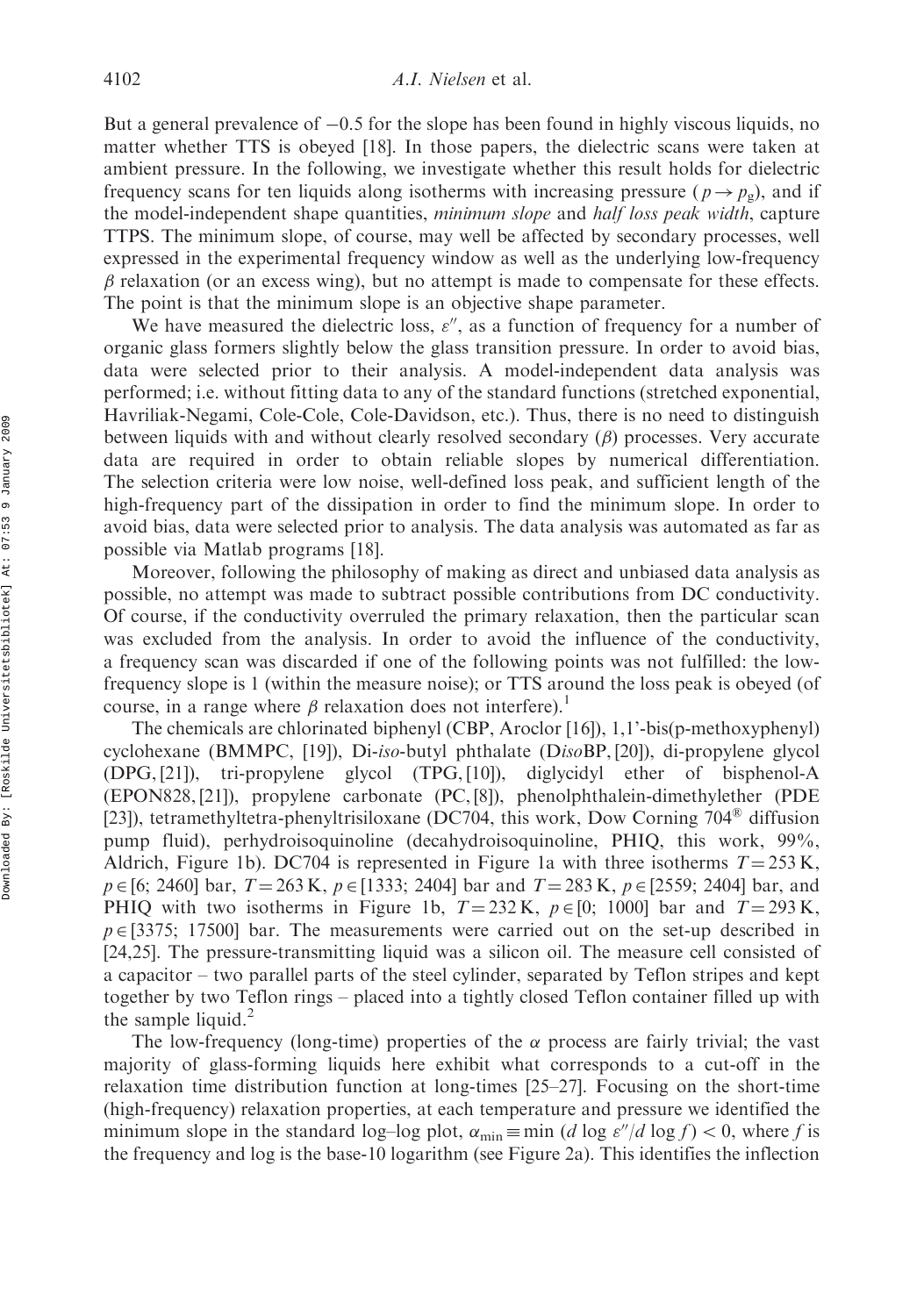

Figure 1. (Color online). Full dataset log–log plot of the dielectric loss  $\varepsilon''$  as a function of frequency for (a): DC 704 at  $T = 253$  K,  $p \in [6; 2460]$  bar (black  $-$ ),  $T = 263$  K,  $p \in [1333; 2404]$  bar (red  $-$ ), and  $T = 283$  K,  $p \in [2559; 2404]$  bar (blue  $- \cdot -$ ). There is a secondary process at 0.1–1 MHz that is relatively pressure insensitive. (b): PHIQ at  $T = 232$  K,  $p \in [0; 1000]$  bar (black –...) and  $T = 293$  K,  $p \in [3375; 17500]$  bar (red +). The scan is characterized by a well-resolved pressure-independent  $\beta$ process with relatively high amplitude at 1MHz. Only a few of the presented are used in the analysis.



Figure 2. (Color online). (a): The slope of the double logarithmic dielectric dissipation (with stars) at some chosen pressures from the data in Figure 1a: DC704 at 253K. The green line indicates the averaged values that are used to find the minimum slope,  $\alpha_{\min}$ . (b): Histogram of the minimum-slope distribution for the ten organic glass-forming liquids (one column for  $-0.85 < \alpha_{\min} < -0.75$ , one for  $-0.75 < \alpha_{\text{min}} < -0.65$ , etc.). Since the number of pressures investigated varies from isotherm to isotherm and the number of isotherms for each liquid, each minimum slope observation is weighted by a factor  $1/(Nn)$ . N is the number of data points (pressures) in a dataset for the given liquid at the given temperature, and  $n$  is the number of isotherm datasets for the given liquid. In this way, all liquids contribute equally to the histogram. Note that an isotherm may contribute to more than one column in this figure, since  $\alpha_{\min}$  vary with pressure.

point above the loss-peak frequency. The number  $\alpha_{\min}$  gives the best approximate inverse power-law description of the loss decay above the peak:  $\varepsilon''(f) \propto f^{-|\alpha_{min}|}$  applies to a good approximation over a significant frequency range. Only data with a well-defined minimum slope or a clear slope plateau in the point-by-point numerical differentiation were used.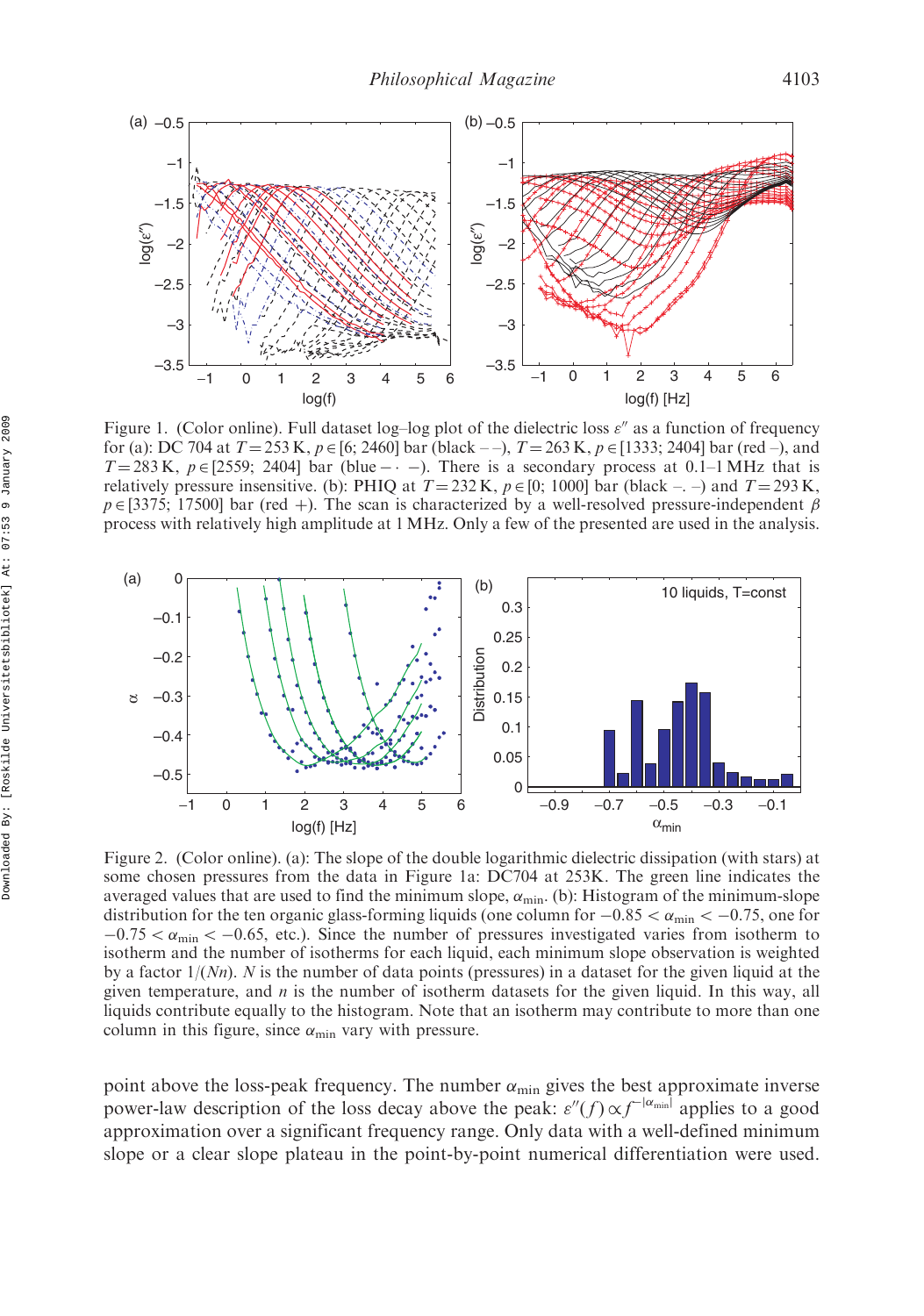If relatively low noise appears in the derivative, a smoothing is obtained by averaging the values (Figure 2a) and the minimum value found. The averaging was done to maximize the number of datasets. The distribution of the minimum slopes for the ten different liquids for all temperatures and frequency–pressure scans is presented in Figure 2b. The above-mentioned limitations, as well as the different pressure and frequency ranges and intervals, imply that the number of datasets (isotherms) per liquid varies from one to three, and the number of data points (pressures) for each dataset at constant temperature for a liquid varies from four up to 26. To compensate for this, we give equal weight to each liquid in Figure 1b. If  $N$  is the number of data points included in the analysis for a given liquid at one temperature and  $n$  is the number of isotherms for this particular liquid, each minimum-slope observation was weighted by a factor  $1/(Nn)$  for this isotherm.

We find a slightly different result as we had previously observed for liquid dynamics controlled by temperature changes [18]. The histogram in Figure 2a shows that the highfrequency relaxation of viscous liquids squeezed at constant temperature is most often characterized with  $-0.45 < \alpha_{\min} < -0.35$ . In the previous study of the dielectric response of 52 liquids at ambient pressure, the most represented value interval for the minimum slope is around  $-0.5$ , or more precisely, approximately 45% of the observed values of the minimum slope are  $-0.55 < \alpha_{\min} < -0.45$  [18]. The number of different chemicals is too small to conclude anything about the generality of this observation. Therefore, we have to look in more detail at how  $\alpha_{\min}$  changes with compression, in order to find the trends.

Figure 3a shows the minimum slope evolution with loss peak frequency. It can be seen that it is similar to the temperature data at ambient pressure [17,18,31]; the high-frequency slope of the dielectric dissipation may converge slowly to  $-\frac{1}{2}$  as pressure increases.



Figure 3. (Color online). (a): The minimum slope  $\alpha_{\min}$  plotted as a function of pressure quantified by the position of the loss-peak frequency  $f_{\text{max}}$  for all nine liquids along isotherms. Every liquid has its own color. (b): The evolution of the half-width at half-maximum in decades write for the loss peak and normalized with the same quantity for a Debye process defined as  $w_1 = W_1/W_D/2$ , where  $W_1$  is the number of decades of frequency on the right of the loss peak normalized with respect to the half Debye width  $W_D/2 \approx 0.572 \ (\omega_1 \to 1)$  indicates Debye-like relaxation). In this plot the data points for PHIQ are absent because the corresponding loss at the frequency at half-maximum loss coincides with the  $\beta$  relaxation loss.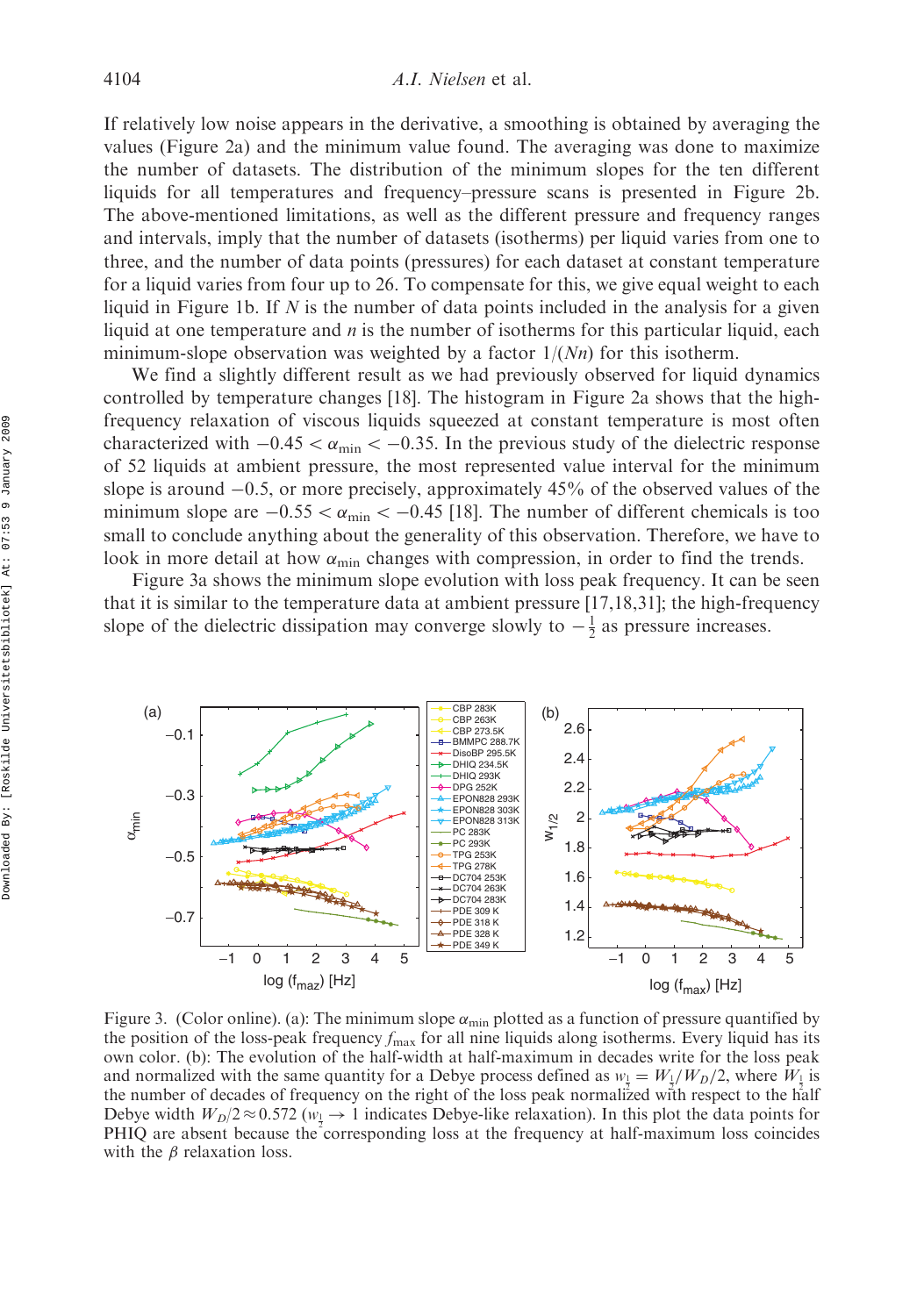In an attempt to describe the shape of the  $\alpha$  relaxation fully, we need a second shape parameter. We use the width,  $W$ , at half the dissipation maximum in decades. In an attempt to use as many datasets as possible and to avoid the effect of the DC-contribution to the left of the loss peak we use only the number of decades of the frequency on the right of the loss peak,  $W_1$ . From observations of different master curves, the following can be stated more or less generally: if there are changes in the shape of the loss, these are mainly due to changes of the slope of the high-frequency part. Thus, we can expect the same information about the shape from the full width and also from the width between the frequency at the loss peak and the highest frequency corresponding to half the loss. Here, we normalized the width  $w_1$  with respect to the half Debye width  $W_D/2 \approx 0.572$ . If  $w_1 = W_1/W_D/2 \rightarrow 1$ , then the relaxation is Debye-like. A plot of  $w_1$  as a function of the frequency is shown in Figure 3b. The width follows qualitatively the behavior of  $\alpha_{\min}$  to some extent, but it seems that it is less sensitive to temperature or pressure changes than the minimum slope.

Figure 3 is in agreement with findings regarding temperature–pressure superposition at same relaxation times, that the dielectric relaxation for some liquids depends only on the relaxation times and not on the temperature or pressure [6].  $\alpha_{\min}$ , together with  $w_{\frac{1}{2}}$ , as functions of the frequency, describes the changes in the shape of the high-frequency dielectric loss at some relaxation time. If the minimum slope and width for two or more isotherms lie on top of each other, this means that the relaxation has the same shape for  $f > f_{\text{max}}$  to the inflection point. Thus, from this plot we can also estimate the frequency, below which the  $\alpha$  relaxation (high-frequency part) is no longer affected by secondary processes that appear at times, and that are smaller than the  $\alpha$ -relaxation time and do not couple to the pressure and temperature in the same way as the primary process. This happens at a frequency where the curves of the shape quantities join into one; i.e. the relaxation time determines the shape of the relaxation and that is co-invariant of temperature or pressure changes [6].

The pressure–temperature superposition at the same relaxation time is relatively well obeyed in the case of the Van der Waals liquids PC (dark green), PDE (brown), and DC704 (black) if we look at both shape parameters  $\alpha_{\min}$  and  $w_{\frac{1}{2}}$ . In contrast to the plot of TPG data (orange), it can be seen that the primary process shape is dominated by the secondary relaxation at pressures less than this; i.e. corresponding to loss peaks above 10 Hz. In the case of PHIQ (light green), one can even see in Figure 3a that a TTPS is not observed in the measured frequency window. The same phenomenon is observed for PHIQ at ambient pressure [30] as well as under pressure [29] where even two types of secondary relaxations are identified. The dielectric relaxation for this liquid is characterized by a  $\beta$ process with relatively high amplitude. For the other liquids with secondary processes above 1 kHz we can see that deviations into  $\alpha_{\min}$  isotherms are relatively small, and the  $\beta$ process is characterized by low amplitude compared to the loss peak. It is clear that the temperature governs the  $\beta$  process amplitude as well as the influence on the  $\alpha_{\min}$  value: the higher the temperature, the larger  $\alpha_{\min}$  at the same relaxation time. From this we can state that TTPS (and TTS) can only be observed if the influence of the  $\beta$  process is relatively small. The spectrum for DC704 shows a secondary process with relatively low amplitude around 1 MHz. Thus, the  $\alpha$  relaxation observed near  $p_{\rm g}$  is well separated from  $\beta$ , and, therefore,  $\alpha_{\min} = 0.048$  is nearly constant over four frequency decades.

What about the liquids like PC and PDE? They have minimum slopes numerically bigger than  $\frac{1}{2}$  and they are reported to include a hidden JG  $\beta$  relaxation that is coupled to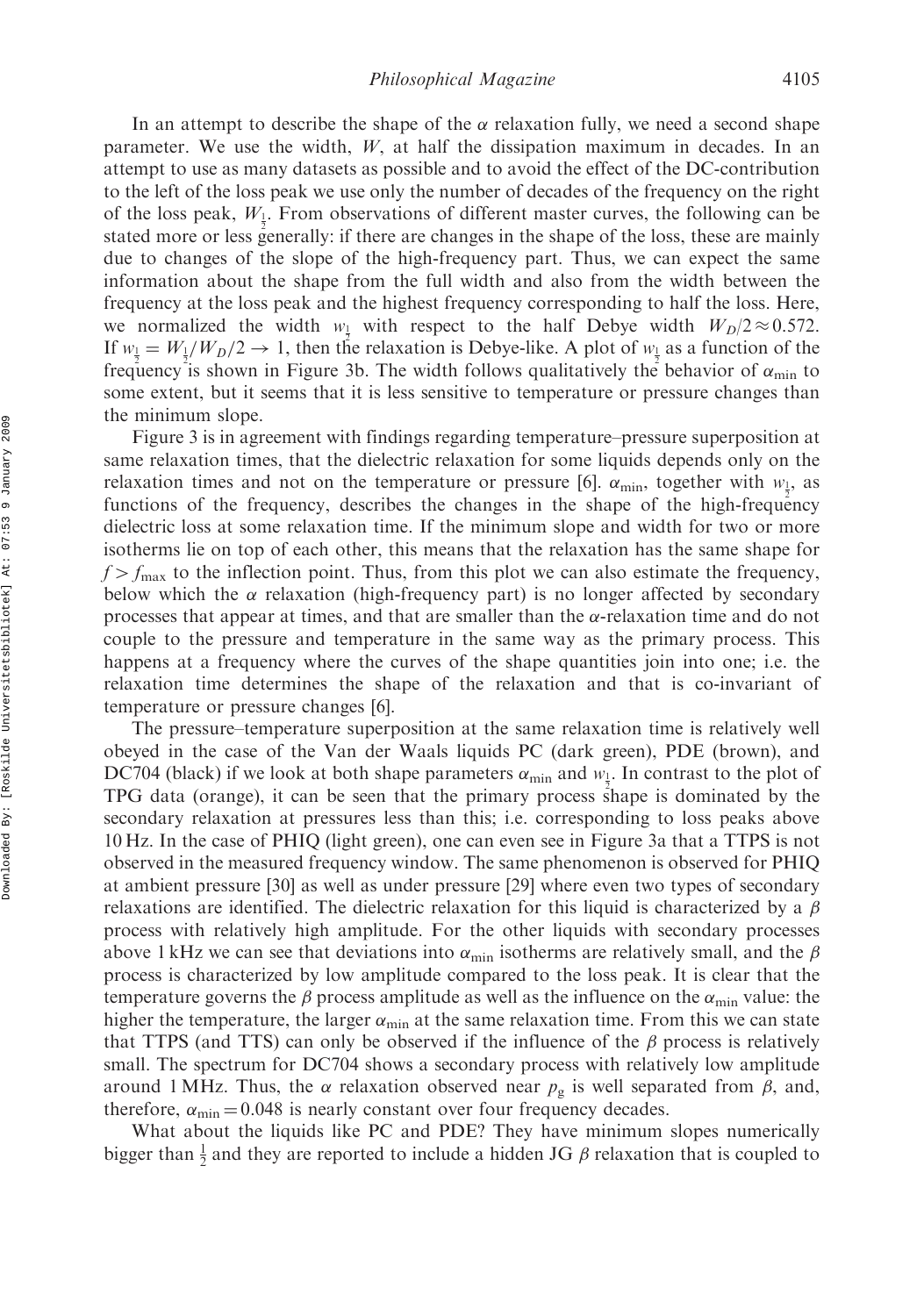the  $\alpha$  process and, therefore, the excess wings in the relaxation are invariant to pressure and temperature, when compared at a fixed value of the  $\alpha$ -relaxation time [8,16].

Regarding the values of  $\alpha_{\min}$ , one might intuitively expect that interference from  $\beta$  processes can only explain minimum slopes that are numerically smaller than  $\frac{1}{2}$ . Although for many years it was believed that secondary processes were found only in the kHz–MHz frequency range, it is now generally recognized that these processes in some cases take place at much lower frequencies [28,32]. From measurements on liquids with a well-defined  $\beta$  process in the kHz range, however, we and others (see, e.g. [33]) consistently find that when the liquid is cooled down to a temperature above the temperature where the  $\alpha$  and  $\beta$  processes merge, the high-frequency decay of the 'collapsed'  $\alpha$ - $\beta$  process has a minimum slope that is usually numerically larger than  $\frac{1}{2}$ . The same should be expected for the pressure-sensitive time-scale of the  $\beta$  process. Thus, since whenever there are low-lying  $\beta$  processes, the liquid is unavoidably around or above the  $\alpha$ - $\beta$  merging temperature, or under the merging pressure,  $|\alpha_{\min}| > 1/2$  might occur as in the case of PC [8] or PDE [23]. This means that, in these liquids, a separation of the processes might not happen and thus TTPS is obeyed. PDE relaxation under  $T<sub>g</sub>$  at ambient pressure shows two secondary processes [34]. If the dissipation is characterized with a well-defined  $\beta$  process then  $\alpha_{\min} \rightarrow -\frac{1}{2}$ . In other words, 'genuine'  $\alpha_{\min} = -\frac{1}{2}$ behavior only appears when the system is significantly below the merging temperature or above the merging pressure, as in the case of DC704.

An obvious question is whether the observed prevalence of minimum slopes around  $-0.4$  is general or whether we should expect a value of  $-0.5$ . If  $\alpha_{\min} = -\frac{1}{2}$  was significant, one would expect that the closer the minimum slope is to  $-\frac{1}{2}$ , the better an inverse powerlaw description applies. This is investigated in Figure 4a, which plots the third-order derivative relative to the first-order derivative,  $|H^{(3)}(x_0)/\alpha_{\min}|$ , where  $H(x) = \log \varepsilon''(x)$ ,  $x = \log f$ , and  $x_0$  is the log frequency at the point of the minimum slope. The idea is that, since the second-order derivative is zero at the frequency of the minimum slope, by



Figure 4. (Color online). (a): Third-order relative to first-order derivative,  $|H^{(3)}(x)|\alpha_{\min}|$ , at the frequency of the minimum slope for all datasets, where  $H(x) \equiv \log \varepsilon''(x)$  ( $x = \log f$ ). At the frequency of minimum slope the second-order derivative is zero; thus by Taylor's formula the smaller the thirdorder derivative is relative to the first-order derivative  $\alpha_{\min} = H'(x)$ , the better an inverse power law description of the high-frequency loss applies. (b): The slope of  $\alpha_{\min}$  gives information about how much  $\alpha_{\min}$  is pressure-dependent. Both quantities contain information about the time-scales of the secondary processes.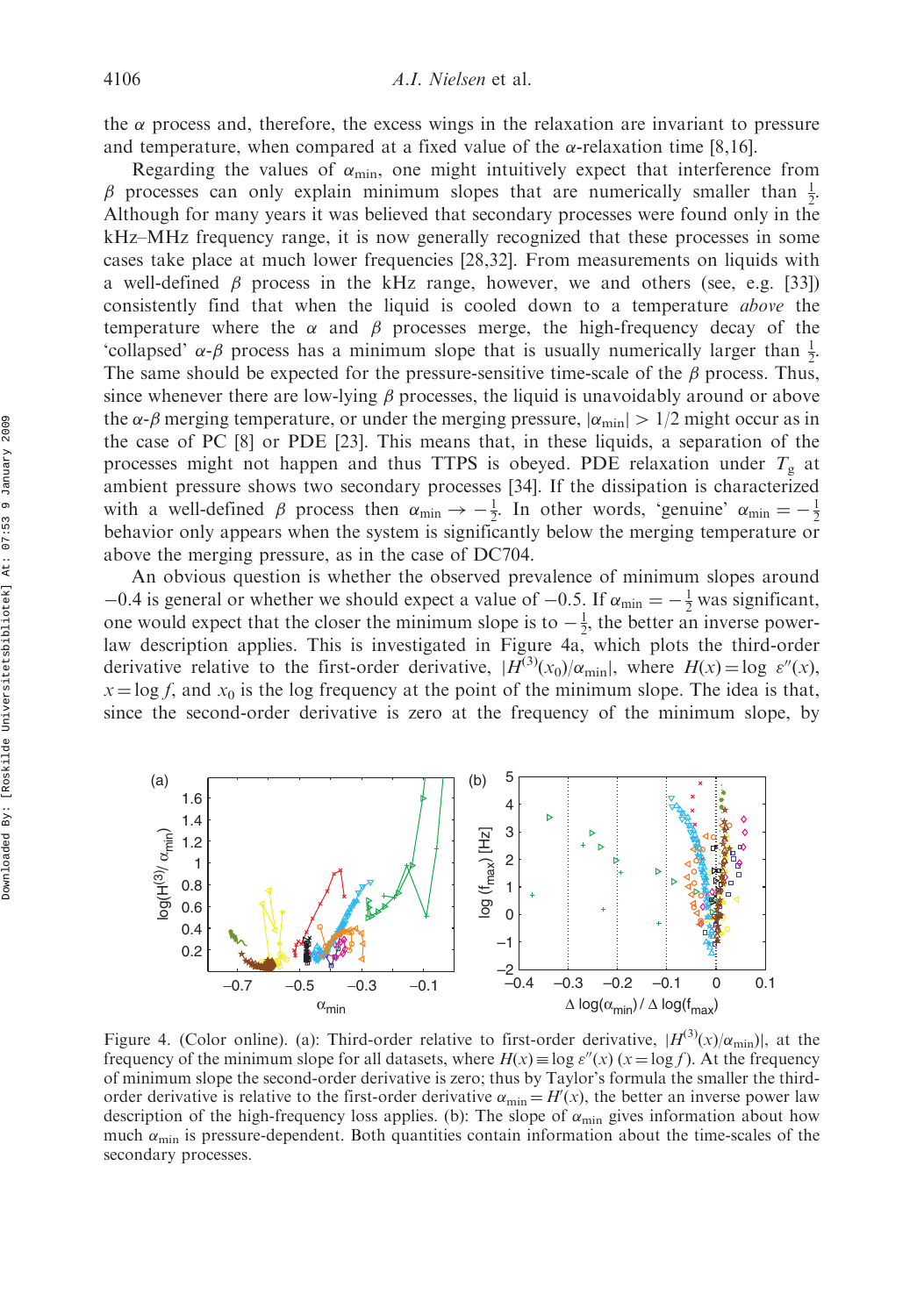Taylor's formula the smaller  $|H^{(3)}(x_0)/\alpha_{\min}|$ , the frequency range is larger where the slope is almost constant. Figure 4a shows that the better an inverse power-law describes the loss, the closer  $\alpha_{\min}$  is to  $-\frac{1}{2}$  for DisBP (red +) and EPON828 (cyan). For DC704  $|H^{(3)}(x_0)/\alpha_{\min}|$ lowers with pressure, while  $\alpha_{\min}$  values are nearly constant, which means that  $f^{|\alpha_{\min}|}$  applies to a bigger frequency range. The increase, and afterwards, decrease in  $|H^{(3)}(x_0)|\alpha_{\text{min}}|$ values (within the noise) captures the  $\alpha$ - $\beta$  merging process in the relaxation of BMMPC (blue) around 1 Hz and DPG (magenta) at 100 Hz (but DPG has more complex relaxation due to two  $\beta$  processes [35,36]).

Let us again look at the information that we can extract from Figure 4a about the excess wing relaxations. For PDE the value of  $|H^{(3)}(x_0)/\alpha_{\min}|$  decreases with pressure increase, but it begins to increase slowly again. So, from a certain relaxation time (pressure) the frequency range of the  $-\alpha_{\min}$  slope approximation begins to be smaller. This is an indication of a  $\alpha$ - $\beta$  merging process between 1 and 0.1 Hz. This might be the case for CBP (yellow) as well. We cannot say anything consistent about the PC relaxation pattern. The experiental window is rather narrow. Confirmation of this observation for these liquids should be done on dielectric measurements at higher pressures.

The linearity of the minimum-slope pressure dependence can be seen in Figure 4b, which plots the change in slope point-by-point of the  $\alpha_{\min}$  curves with the slowing of the relaxation. For DC704, which has a numerically minimum slope of 0.48,  $\alpha_{\min}$  is constant, while for all other liquids  $\alpha_{\min}$  is changing in such a way that if  $\alpha_{\min}$  approaches  $-0.5$ , then its value is rather constant. It is interesting that materials with values of  $\alpha_{\min}$  numerically bigger than  $\frac{1}{2}$ , like for PC, have a minimum slope that changes very 'slowly' and almost linearly with log f over more than six decades. Thus, one can expect that, generally,  $\alpha_{\min}$ will change until it reaches 0.5 and will be constant. One apparent exception is PDE; it seems to have a constant  $\alpha_{\min}$  around  $-0.6$  (Figures 4b and 3a), but together with Figure 4a, this may be a sign of a hidden  $\beta$  process at frequencies under 1 Hz that can contribute to the primary process as in the case of DPG.

In conclusion, the minimum slope and the width of the loss peak – shape parameters that describe only the high-frequency part of the dispersion – capture excellently the superposition of loss with the same relaxation times but at different temperatures and pressures. The considerable advantage of these two parameters is that they are model-free and thus independent of fitting procedures. With compression of the viscous liquid, the minimum slope value may converge to  $-\frac{1}{2}$  (Figure 2a) as the  $\alpha$  and  $\beta$  processes separate (Figure 4a). The deviations from this power law are most likely due to interference from one or more secondary relaxation processes, with or without distinct maxima. If one or more secondary processes appear in the Hz range, it is practically impossible to separate the  $\alpha$  and  $\beta$  processes and this will be mirrored in the value of the minimum slope.

## Acknowledgements

This work was supported by a grant from the Danish National Research Foundation (DNRF) for funding the Centre for Viscous Liquid Dynamics 'Glass and Time'.

## Notes

1. If one believes in a simple additive relation between the primary relaxation and DC conductivity, then it is easy to show mathematically that  $\varepsilon'' \to \alpha \omega^{-\beta}$  for large  $\omega$ . The cases